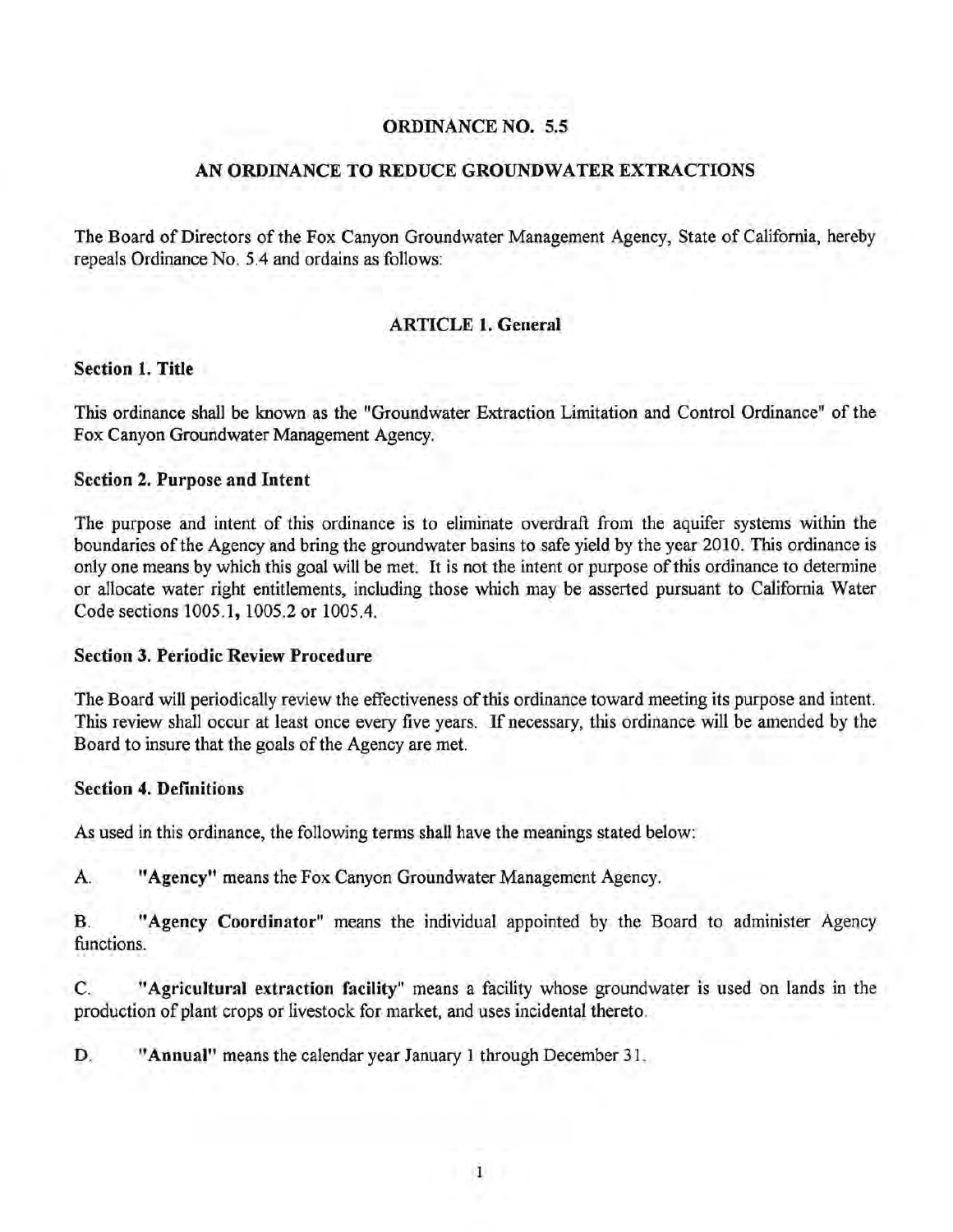E. "Aquifer" means a geologic formation or structure that transmits water in sufficient quantities to supply Pumping wells or springs. A confined aquifer is an aquifer with an overlying less permeable or impermeable layer.

F. "Board" means the Board of Directors of the Fox Canyon Groundwater Management Agency.

G. "Developed Acreage" means that portion of a parcel within the boundaries of the Agency that is receiving water for reasonable and beneficial agricultural, domestic or municipal and industrial (M & I) use.

H. "Excess extraction" means those extractions in excess of an operator's extraction allocation or adjusted extraction allocation.

I. "Extraction" means the act of obtaining groundwater by pumping or other controlled means.

J. "Extraction allocation" means the amount of groundwater that may be extracted from an extraction facility for a given calendar year, before a surcharge is imposed.

K. "Extraction facility" means any device or method (e.g., water well) for extraction of groundwater within a groundwater basin or aquifer.

L. "Foreign Water" means water imported to Ventura County through the State Water Project facilities or other water as approved by the Board,

M, "Groundwater" means water beneath the surface of the earth within the zone below the water table in which the soil is completely saturated with water.

N. "Groundwater basin" means a geologically and hydrologically defined area containing one or more aquifers which store and transmit water yielding significant quantities of water to extraction facilities.

0. "Historical extraction" means the average annual groundwater extraction based on the five (5) calendar years of reported extractions from 1985 through 1989 within the boundaries of the Agency. This average will be expressed in acre feet per year.

P. "Injection/storage facility" means any device or method for injection/storage of water into a groundwater basin or aquifer within the boundaries of the Agency.

Q. "Municipal and Industrial (M & I) Provider" means a municipality, waterworks district, water company, mutual water company or person which provides water for domestic, industrial, commercial, irrigation or fire protection purposes within the boundaries of the Agency.

R "Municipal and Industrial (M & I) Operator" An owner or operator that supplied groundwater for M & I use during the historical allocation period and did not supply water for agricultural irrigation during the historical period."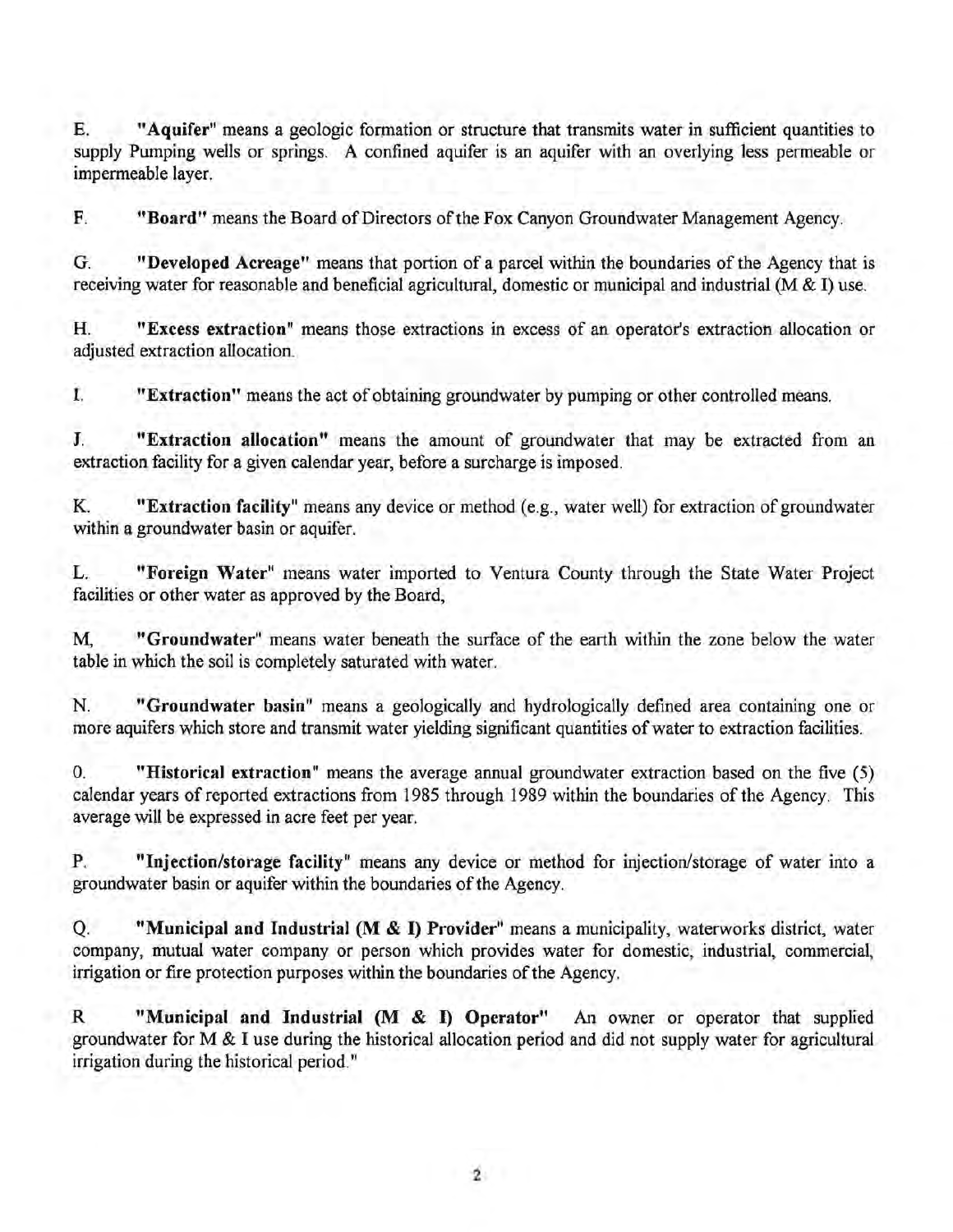S. "Municipal and Industrial (M & I) user" means a person or other entity that used or uses water for any purpose other than agricultural irrigation.

T. "Operator" means a person who either owns or operates a groundwater extraction facility with the written approval of the owner. In the event the Agency is unable to determine who operates a particular extraction facility, then "operator" shall mean the person to whom the extraction facility is assessed by the County Assessor, or, if not separately assessed, the person who owns the extraction facility or the land upon which it is located.

U. "Overdraft" means the condition of a groundwater basin where the average annual amount of water extracted exceeds the average annual supply of water to a basin or aquifer.

V. "Person" includes any state or local governmental agency, private corporation, firm, Partnership, individual, group of individuals, or, to the extent authorized by law, any federal agency.

W. "Recharge" means natural or artificial replenishment of groundwater storage by percolation or injection of one or more sources of water at the surface.

X. "Safe Yield" means the condition of groundwater basin when the total average annual groundwater extractions are equal to or less than total average annual groundwater recharge, either naturally or artificially.

## ARTICLE 2. Extraction Allocations

Section 1 - General

The Agency Coordinator shall establish an operator's extraction allocation for each extraction facility located within the boundaries of the Agency. The extraction allocation shall be the historical extraction as reported to the United Water Conservation District and/or to the Agency pursuant to Agency Ordinances No. 1.1 or as otherwise provided for in Article 6 of this ordinance. Extraction allocations shall be prorated in instances where they apply to less than a full calendar year.

Not withstanding any provision in this ordinance, the annual allocation shall be an allocation based on 60 percent irrigation efficiency of the current crop or the historical allocation, whichever is less. The irrigation efficiency for the operator's crop shall be determined using the formula described in Paragraph B of Article 6. This 60 percent irrigation efficiency is totally unrelated to the 80 percent efficiency described in Article 6, Paragraph B, "Annual Efficiency Extraction Allocation".

Where an operator operates more than one extraction facility, the extraction allocations for the individual facilities may be combined.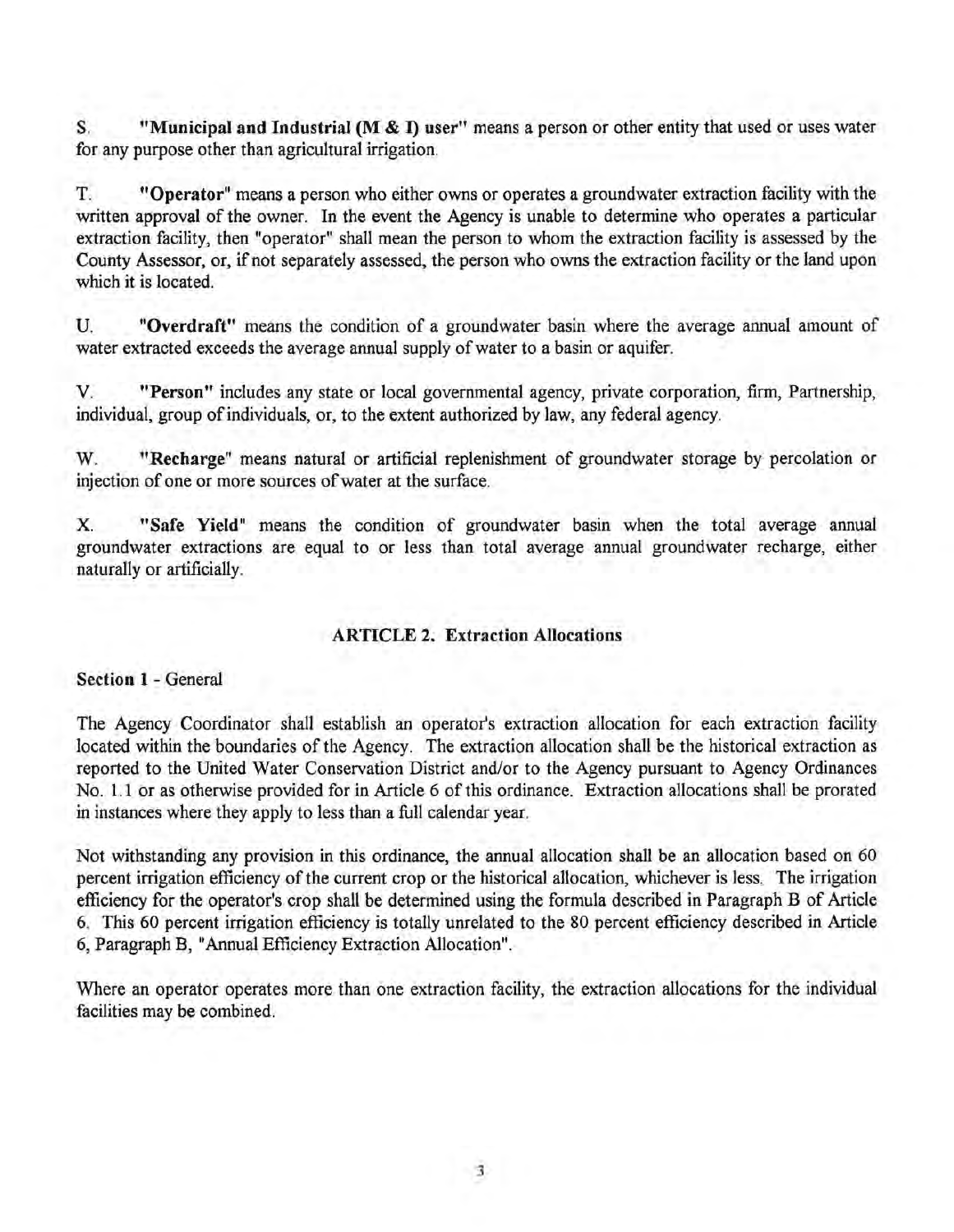## Section 2. Necessity for Extraction Allocations

No extraction facility may be operated or otherwise utilized so as to extract groundwater within the boundaries of the Agency without a valid extraction allocation issued by the Agency.

#### Section 3. Compliance

An operator shall comply with all provisions of this ordinance and all other Agency ordinances prior to receiving an extraction allocation.

## Section 4. Violation

Any operator or other person who violates the provisions of this Article is subject to the criminal and civil sanctions set forth in the Agency's enabling act and its ordinances.

## ARTICLE 3. Adjustments to Extraction Allocations

#### Section 1. Purpose

Adjustments to extraction allocations may be necessary to provide some flexibility, while still maintaining the goal of reaching a safe yield condition by the year 2010. Adjustments may be accomplished by a transfer or an assignment of historical extraction allocations from one operator to another.

## Section 2. Types of Adjustments

A. Municipal and Industrial (M & I) Transfer Adjustments - The extraction allocation of an agricultural extraction facility shall be transferred to an M & I provider at the time the M & I provider serves the property originally served by the agricultural extraction facility. However, in no case shall the transfer exceed two (2) acre-feet per acre per year or the historical extraction, whichever is less. Two (2) acre-feet per acre per year represents a reasonable use of water for  $M < I$  purposes.

B. Assigned Extraction Allocation Adjustments- Operator A may assign an extraction allocation to Operator B as long as Operator B provides water to Operator A equal in amount to the full assigned extraction allocation. In order to prevent the creation of a secondary market in extraction allocations, upon the change of ownership of either property, the assigned extraction allocations revert to Operator A. The assigned extraction allocations may subsequently be re-assigned by the new owner.

C. The Board may adjust the historical allocation of an M & I operator when that operator has supplied groundwater for M & I use during the historical allocation period and discontinues service to that M & I user for any reason. This adjustment may be made by transferring the supplied portion of the historical allocation from the M & I operator to the M & I user. This adjustment will avoid increased pumping due to windfall allocations that would otherwise result to the M & I operator from such discontinued service. To avoid retroactive inequities, where an M & I operator has discontinued service to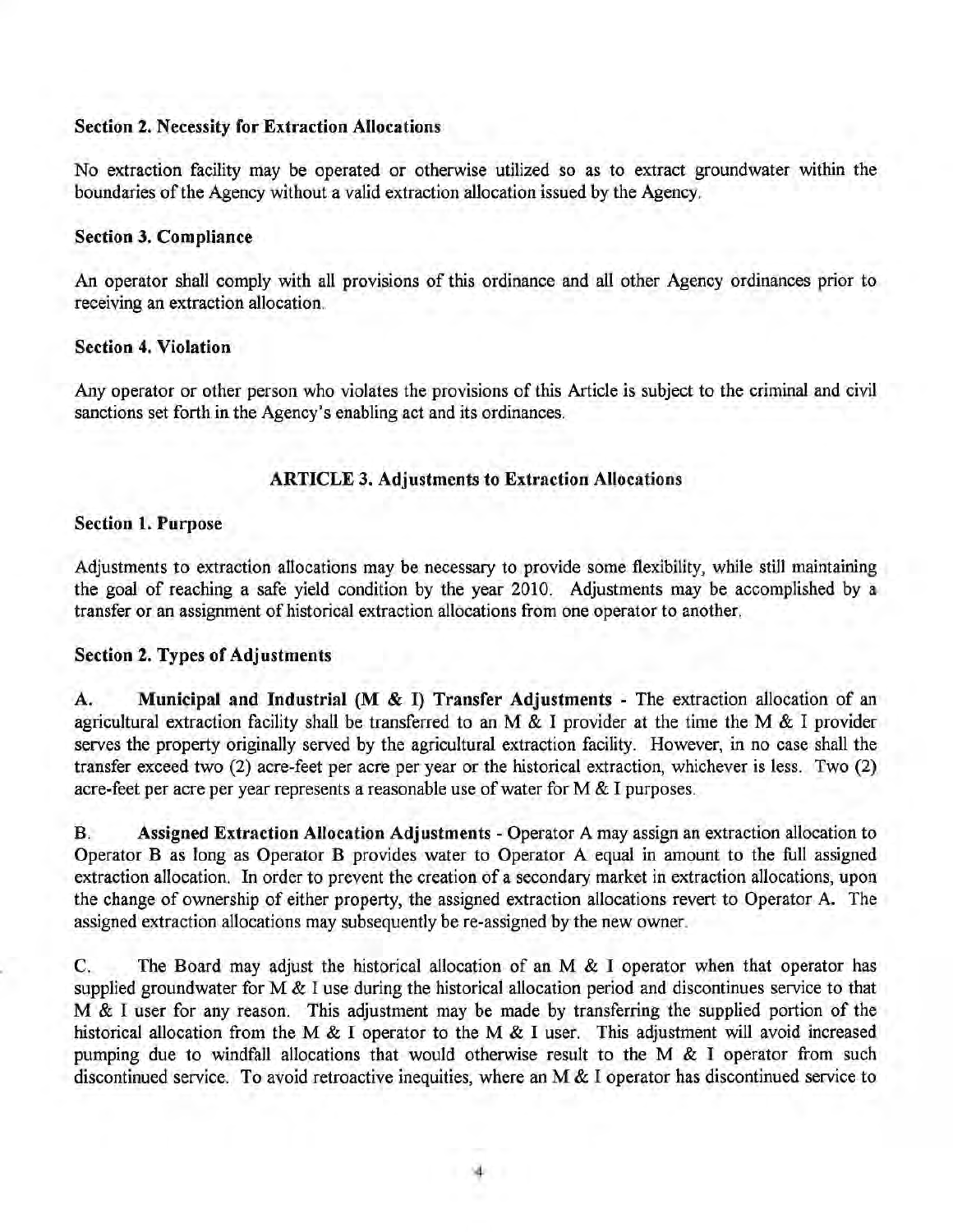an M & I user prior to September 1, 1994, the amount of the supplied portion of the historical allocation will be allocated to both the M  $&$  I operator and the M  $&$  I user.

D. Upon request the Board may transfer allocations provided there is a net benefit to the aquifers within the GMA. The transfer of allocations will be of indefinite duration, approved on a "case-by-case" basis, and the GMA Coordinator shall determine the point or points of extraction. Requests for the transfer of allocations shall be submitted jointly by the parties involved and shall include the specific details of their proposal. To insure that there is a net benefit to the aquifer systems, transfers of allocations shall be subject to other conditions and approved by the Board such as reporting requirements and frequency of reports.

## Section 3. Procedures for Adjustments

Procedures for adjusting extraction allocations will be accomplished using the following procedure:

a. It shall be necessary for the operator of the extraction facility to file a verified Application for Adjustment with the Agency Coordinator.

b. The Application for Adjustment shall be filed no later than July 1 of any calendar year.

c. The Agency Coordinator shall review the Application for Adjustment and report his findings and recommendations to the Board by October 1 of the same year.

d. Adjustments of extraction allocations, pursuant to the Applications for Adjustment, shall be considered for approval by the Board after reviewing the findings and recommendations of the Agency Coordinator and, if approved, shall be effective for the remainder of the calendar year and for all subsequent calendar years until modified by a subsequent Board approved adjustment.

## ARTICLE 4. Reduction of Extraction Allocations

Unless otherwise exempted, extraction allocations, adjusted or otherwise, shall be reduced in order to eliminate overdraft from the aquifer systems within the boundaries of the Agency for agricultural and M  $&$  I uses. The reductions shall be as set forth below:

1992- 1994 extraction allocation= 95% of historical extraction, as adjusted.

1995- 1999 extraction allocation= 90% of historical extraction, as adjusted.

2000- 2004 extraction allocation= 85% of historical extraction, as adjusted.

 $2005 - 2009$  extraction allocation = 80% of historical extraction, as adjusted.

After 2009 extraction allocation =  $75%$  of historical extraction, as adjusted.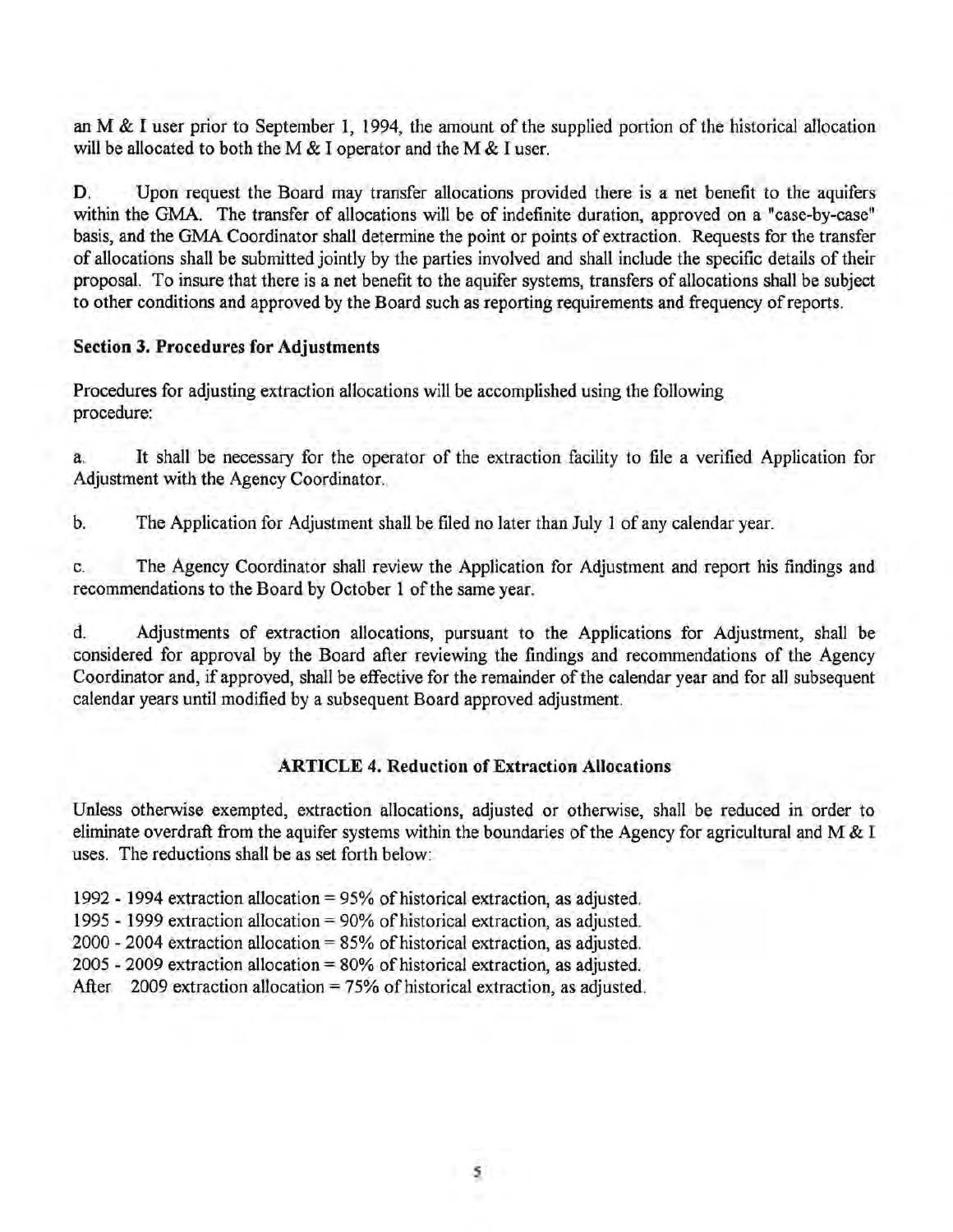## **ARTICLE 5. Exemptions from Reductions**

Certain types of extraction allocations are exempt from the reductions set forth in Article 4. They are set forth below:

- **A. Baseline Extraction Allocations**  as set forth in Article 6.
- **B. Annual Efficiency Extraction Allocations-** as set forth in Article 6.

#### **ARTICLE 6. Alternative Extraction Allocations**

As an alternative to historical extractions, the Agency Coordinator may establish a Baseline, Conditional Baseline or Annual Efficiency extraction allocation for an operator, as follows:

A **Baseline Extraction Allocations** - If no historical extraction exists or it has been one (I ) acre-foot per acre per year or less, an operator may request that a Baseline extraction allocation be established by the Agency Coordinator at one (I) acre-foot per acre per year for developed acreage that relies solely on groundwater. A Baseline extraction allocation may also be established by the Agency Coordinator at one (1) acre-foot per acre per year for lands which are developed after the effective date of this ordinance, regardless of the source of water.

A Conditional Baseline Extraction Allocation of one (1 ) acre-foot per acre per year may be established for undeveloped acreage if the operator can demonstrate to the satisfaction of the Agency Coordinator that a specified acreage will be developed within the calendar year in which the Conditional Baseline extraction allocation is being requested.

To get a Baseline or Conditional Baseline extraction allocation, an operator must submit a detailed report to the Agency Coordinator. The report shall describe historical extractions, if any, future water requirements, type and amount of water use, crop type and acreage involved. The report shall include copies of Assessor's maps identifying the parcels where groundwater is presently being used. For the purpose of this ordinance, one (1) acre-foot per acre per year represents a reasonable use of water for a Baseline or Conditional Baseline extraction allocation.

**B. Annual Efficiency Extraction Allocation** - If an operator can demonstrate to the Agency Coordinator that water used for agriculturally developed land is at least 80 percent overall irrigation efficient, based on evapotranspiration requirements, an Annual Efficiency extraction allocation shall be established for one calendar year. An 80 percent overall irrigation efficiency has been determined by the Agency to be reasonable on agricultural lands within the, Agency's boundaries.

To prove that irrigation efficiency is at least 80 percent, the operator must submit a detailed report covering a minimum period of the immediately preceding calendar year. This report shall be submitted to the Agency Coordinator no later than March 31st of the following year unless otherwise extended by the Board of Directors. The report shall include a complete crop and irrigation history for the extraction facility and acreage involved. The report shall include the reference evapotranspiration (E.T.o) rates and crop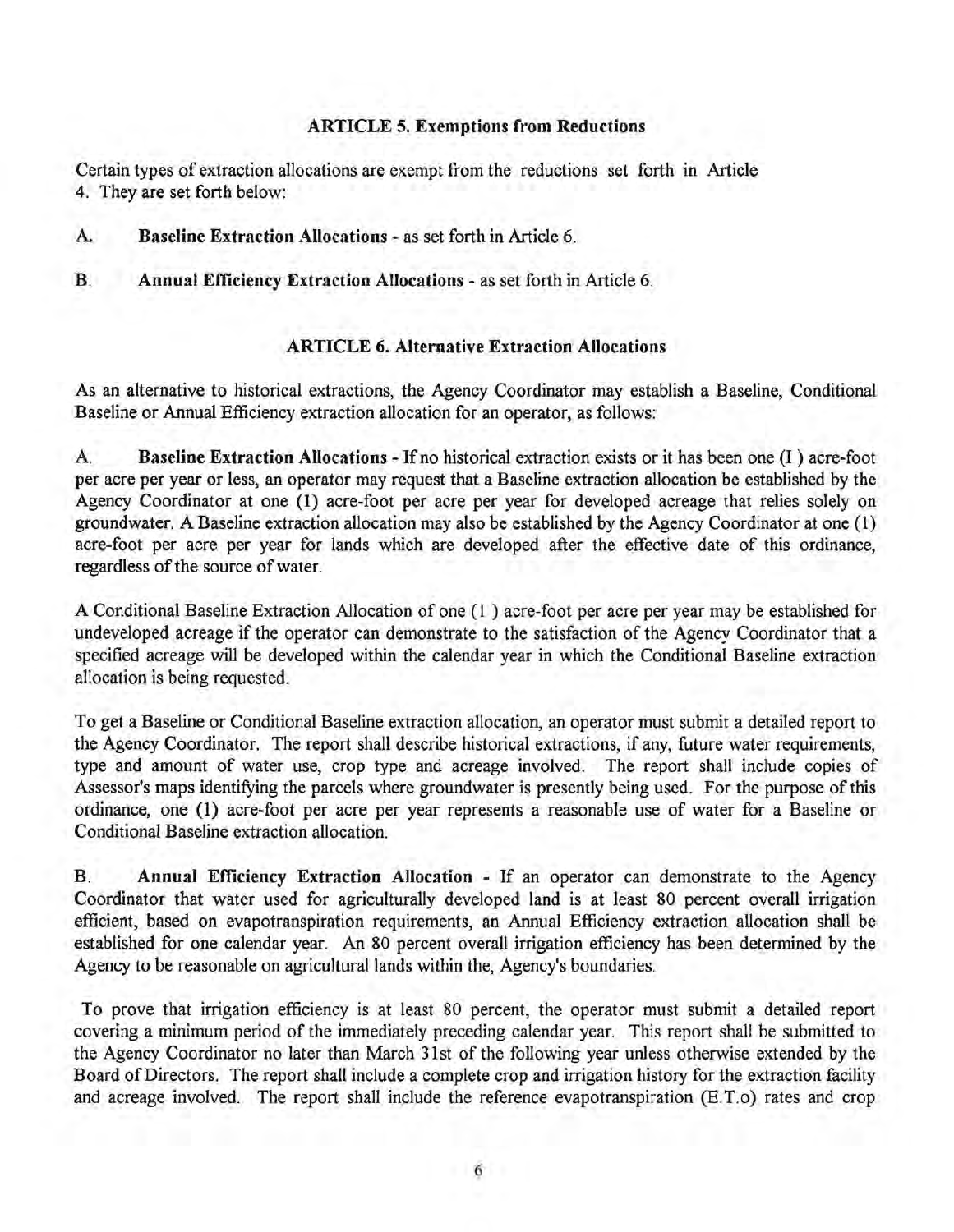factors (Kc) for the calendar year period similar to that provided by the California Irrigation Management Information System (CIMIS) as developed and modified by the California Department of Water Resources. The report will include a summary sheet that compares the water use to the evapotranspiration requirements for each crop and the corresponding acreage covered in the calendar year. The Board may extend the time to apply for an efficiency allocation for any year.

The irrigation efficiency will include an appropriate amount of water necessary to avoid salt build-up based on the quality of irrigation water used.

## Irrigation Efficiency (I.E.) will be calculated using the formula:

 $I.E. = [E.T.o. x Kc] - E.R. -x 100$ Actual Water Applied (inches)

Where:

E. T. o. is the reference evapotranspiration measured in inches using turf grass as a standard.

Kc is a crop factor which is a dimensionless number that relates water use by a given plant in comparison to turf grass.

E.R. is the effective rainfall measured in inches as determined by the Agency Coordinator.

C. Exceptions - The Board may grant exceptions to sub-paragraphs A and B of Article 6 on a caseby-case basis. However, individual exceptions shall not become the norm, Where agricultural efficiency cannot be measured as set forth in Paragraph B of Article 6, then the most efficient practices of record for the type of agricultural use shall be the measurement of efficiency utilized by the Board in its deliberations.

#### ARTICLE 7. Credits

Credits can be obtained by operators, but are not considered as extraction allocations or adjustments to extraction allocations. Credits are not subject to any reductions as set forth in Article 4. However, at the operator's option, credits can be saved or used to avoid paying extraction surcharges. Credits shall be accounted for through the normal reporting and accounting procedure and are carried forward from year to year credits can be transferred, but only between commonly operated extraction facilities with the approval of the GMA Coordinator. Upon request the Board may transfer credits provided there is a net benefit to the aquifers within the GMA. The transfer of credits will be of indefinite duration, approved on a "case-bycase" basis, and the GMA Coordinator shall determine the point or points of extraction. Requests for the transfer of Credits shall be submitted jointly by the parties involved and shall include the specific details of their proposal. To insure that there is a benefit to the aquifer systems, transfers of credits shall be subject to other conditions as approved by the Board such as reporting requirements and frequency of reports. The types of credits are: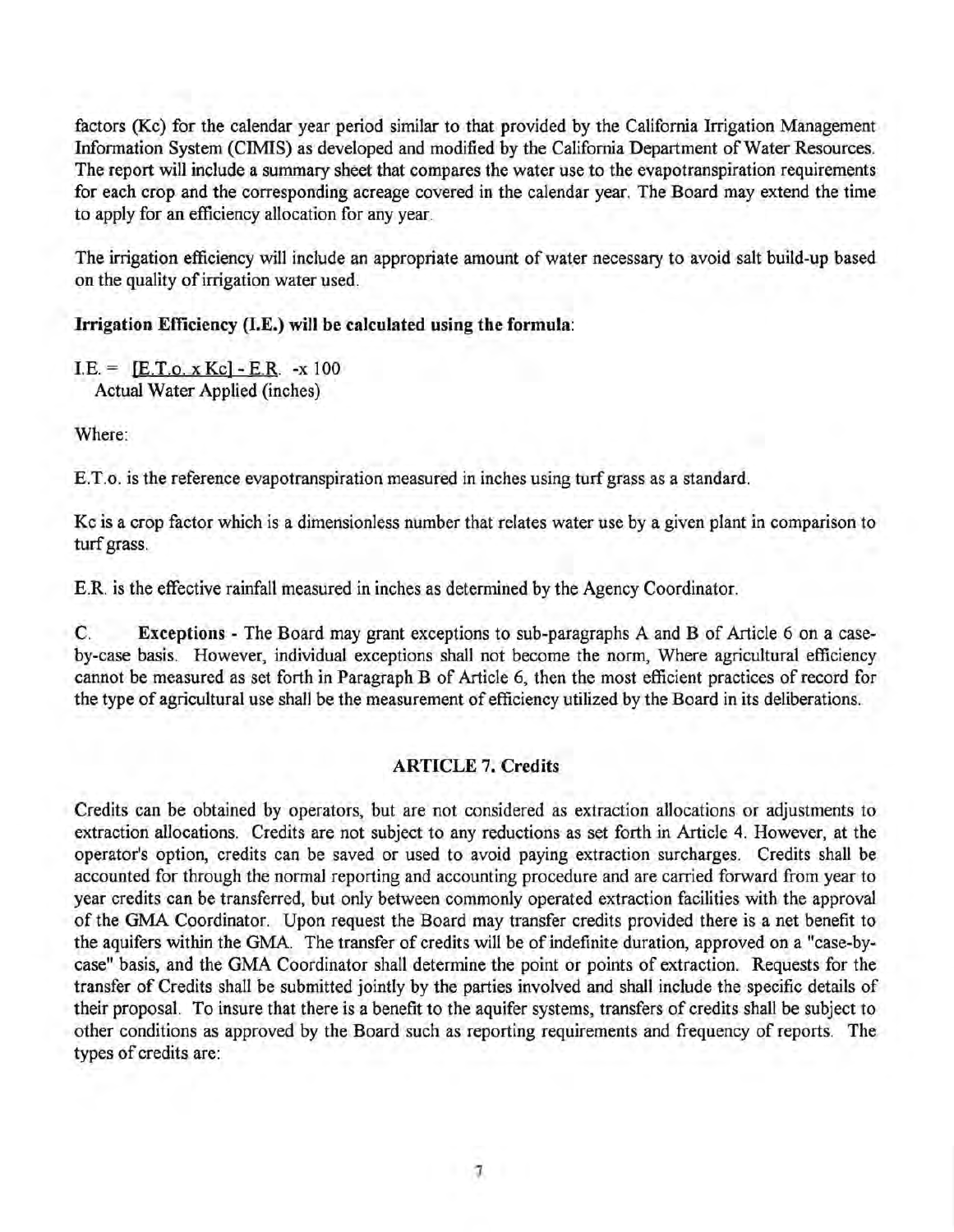A. Conservation credits - An operator can obtain conservation credits by extracting less groundwater than the extraction allocation. No conservation credits will be given to an operator with an Annual Efficiency, Baseline or a Conditional Baseline extraction allocation. Requests for approval of new Conservation Credits shall be delivered to the Agency Coordinator or postmarked no later than the first working day after July 1st of each year for those credits earned during the previous calendar year. Applications for conservation credits that have not already been applied for and that may have been earned in 1991 or 1992 must be delivered to the Agency Coordinator of postmarked no later than July 1, 1994. Applications for Conservation credits must be on the Agency Form. Requests for credits that do not meet these required dates will not be considered.

B. Storage credits - An operator can obtain storage credits for foreign water injected or spread and percolated in a Board approved injection/storage facility.

The Agency Coordinator will determine the amount of storage credits based upon documentation of expected losses, provided by the operator seeking the storage credit.

A written application for approval of an injection/storage facility shall include:

1 . Operator of proposed project;

2. Purpose of proposed project;

3. Location, depth, casing diameter, perforated interval and other information regarding proposed injection/extraction facilities, if applicable;

4. Method of operation including source, quantity and quality of water, planned scheduling of injection/extraction or percolation operations and proposed use of extracted water;

5. Any other information deemed necessary by the Agency Coordinator. Following Board approval of the application, successful injection of water and reporting of results, an operator will obtain credit as determined by the Agency Coordinator.

## ARTICLE 8. Extraction Surcharges and Late Penalty

## Section 1. Extraction Surcharges

Extraction surcharges shall be assessed annually each time an operator exceeds their extraction allocation, as adjusted, as shown in the following table: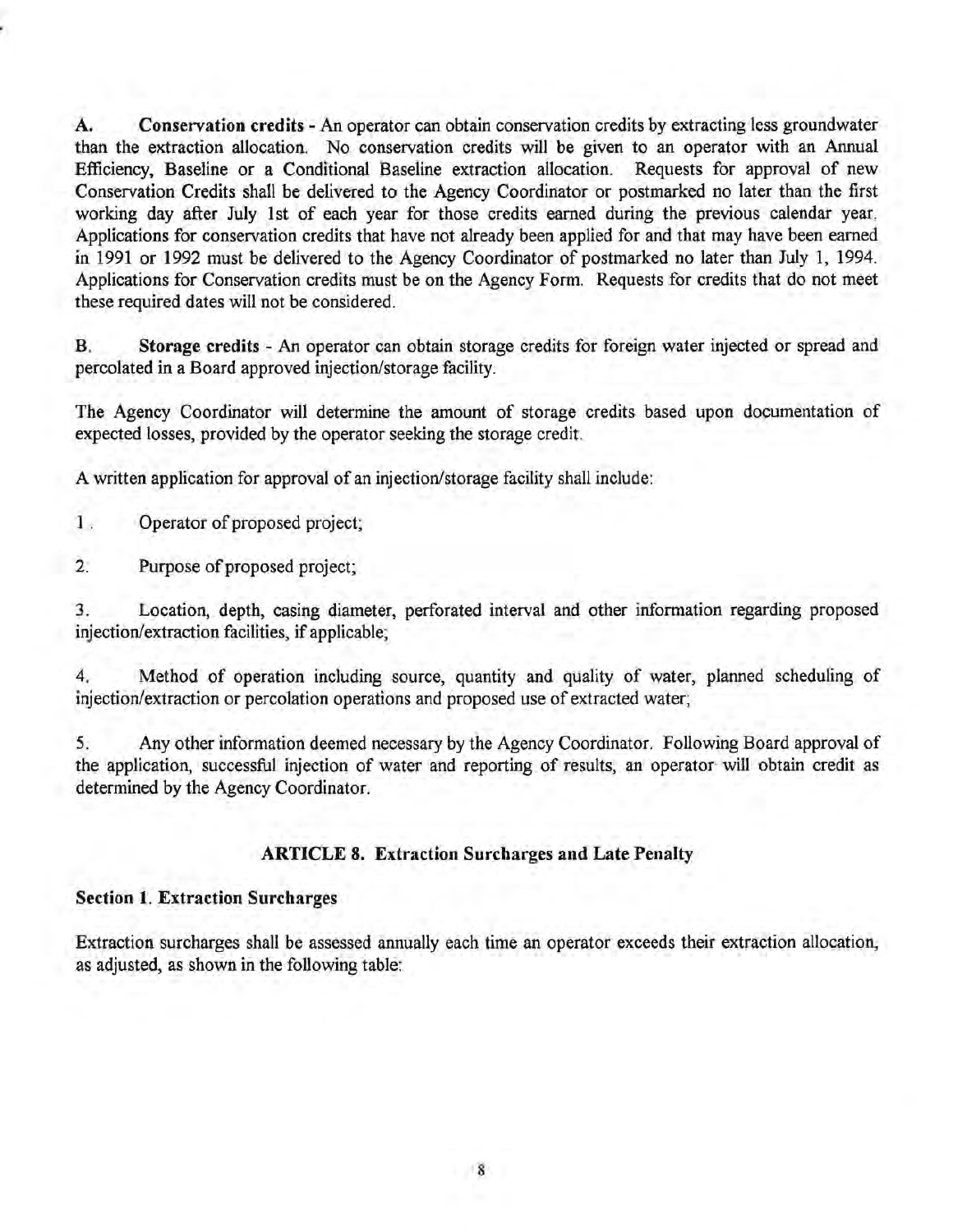| <b>Extractions Exceed</b><br><b>Extraction Allocation</b><br>as Adjusted by: | Extraction Surcharges Shown in Dollars per Acre-<br>Foot for Excess Extractions at each Corresponding<br>Range. |
|------------------------------------------------------------------------------|-----------------------------------------------------------------------------------------------------------------|
| $0 - 5\%$                                                                    | \$50.                                                                                                           |
| $5 - 10\%$                                                                   | \$100.                                                                                                          |
| $10 - 15%$                                                                   | \$150.                                                                                                          |
| <b>OVER 15%</b>                                                              | \$200.                                                                                                          |

NOTE 1: Where there is no valid extraction allocation issued by the Agency Coordinator, the extraction surcharge shall be \$200 per acre foot for all water extracted.

NOTE 2: The extraction allocation for efficiency is the amount of water used at 80% efficiency. Extraction surcharges, if any, will be applied to the difference between the actual efficiency achieved and the water used at 80% efficiency. Consequently, an actual efficiency of seventy percent (70%) would pay extraction surcharges on the difference between the amount of water used at 70% efficiency and the amount of water that would have been used at 80% efficiency. If an efficiency of less than 60% is achieved, no efficiency allocation will be available, and the user will revert to a historical, baseline or to no allocation. Extraction surcharges would then apply to the difference between actual water used and the applicable allocation, if any. An actual efficiency of fifty-nine percent (59%), with no historical or baseline allocation, would pay surcharges on all water used.

#### **Section 2. Payment of Extraction Surcharges**

Payment of any extraction surcharges shall become due and payable by the operator on or before March 31st of the second year following the excess extraction. Payments may be made either in cash or by a reduction in extraction (below the operator's extraction allocation, as adjusted) for the year immediately following the year for which the extraction surcharge is assessed. The Board may extend the due date for surcharges for a period of up to twelve months when circumstances exist that in the opinion of the majority of the Board warrant such extension. The Board may also approve, by majority vote, the payment of surcharges in installments of up to 24 months with terms suitable to the Board.

## **Section 3. Late Penalty**

The operator shall pay a late penalty for any extraction surcharge not satisfied by the due and payable date. The late penalty shall be 1 1/2 percent per month, or any portion thereof, of the amount of the unsatisfied extraction surcharge.

#### **Section 4. Collection of Delinquent Extraction Surcharges and Late Penalties**

The Board may order that any given extraction surcharge and/or late penalty shall be a personal obligation of the operator or shall be an assessment against the property on which the extraction facility is located. Such assessment constitutes a lien upon the property, which lien attaches upon recordation in the office of the County Recorder. The assessment may be collected at the same time and in the same manner as ordinary ad valorem taxes are collected, and shall be subject to the same penalties and the same procedure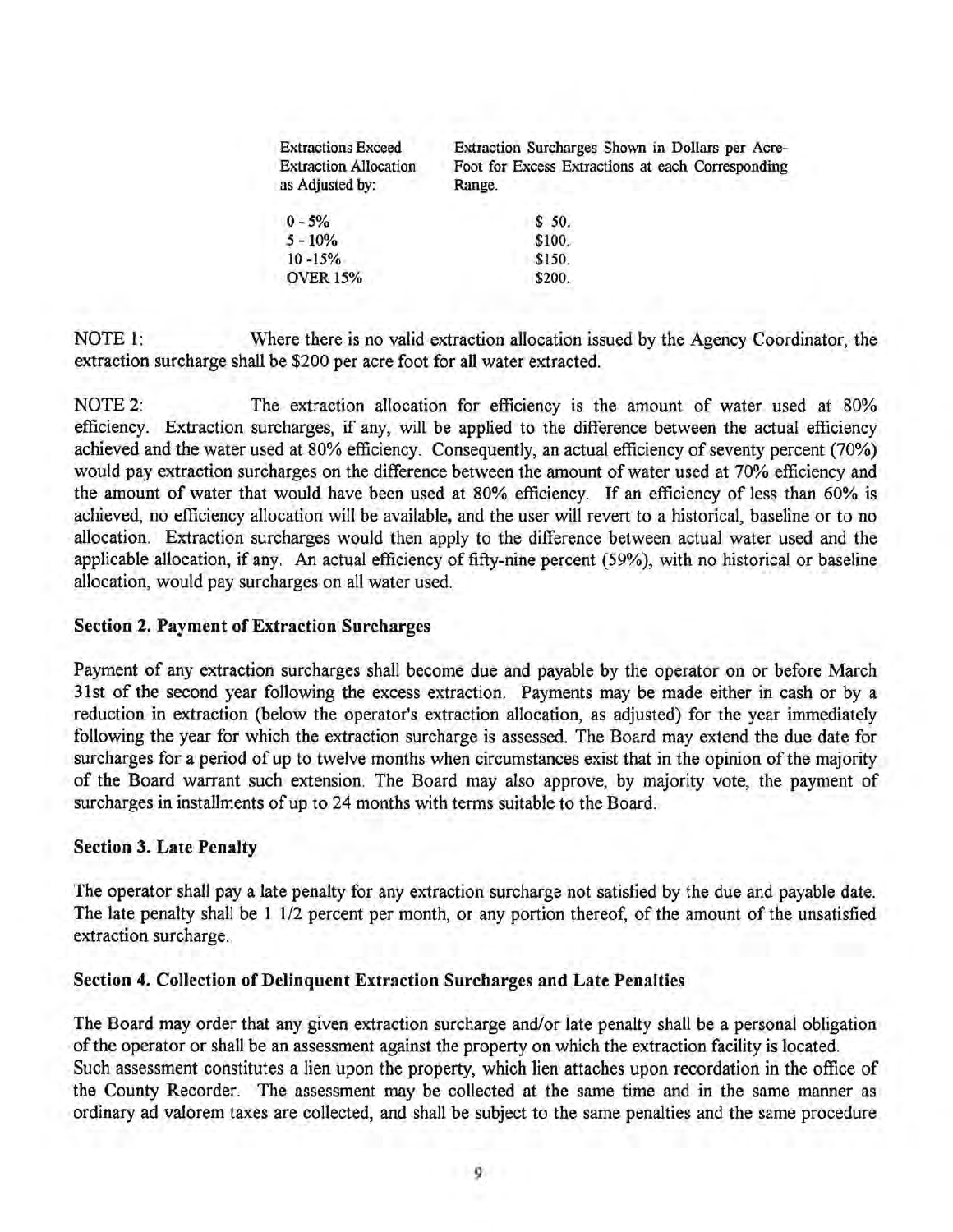and sale in case of delinquency as provided for such taxes. All laws applicable to the levy, collection and enforcement of ad valorem taxes shall be applicable to such assessment, except that if any real property to which such lien would attach has been transferred or conveyed to a bona fide purchaser for value, or if a of a bona fide encumbrancer for value has been created and attaches thereon, prior to the date on which the first installment of such taxes would become delinquent, then the which would otherwise be imposed by this section shall not attach to such real property and an assessment relating to such property shall be transferred to the unsecured roll for collection.

#### Section 5. Use of Extraction Surcharges and Late Penalties

Revenues generated from extraction surcharges and late penalties shall be used exclusively for authorized Agency purposes, including financial assistance to support Board approved water supply, conservation, monitoring programs and water reclamation projects that demonstrate significant reductions in overdraft.

## ARTICLE 9. Appeals

Any operator aggrieved by a decision or determination made by the Agency Coordinator may appeal to the Board within thirty (30) calendar days thereof by filing with the Agency Coordinator a written request that the Board review the decision of the Agency Coordinator. The Board shall act on the appeal within 120 days after the filing.

#### ARTICLE 10. Severability

If any section, part, clause or phrase in this ordinance is for any reason held invalid or unconstitutional, the remaining portion of this ordinance shall not be affected but shall remain in full force and effect.

#### ARTICLE 11. Penalties

Any operator or person who intentionally violates any provision of this ordinance shall be guilty of an infraction and may be required to pay a fine to the Agency of not to exceed five hundred dollars (\$500).

Any operator or person who negligently or intentionally violates any provision of this ordinance may also be liable civilly to the Agency for a sum not to exceed one thousand dollars (\$1 000) per day for each day of such violation, in addition to any other penalties that may be prescribed by law.

Upon the failure of any operator or person to comply with any provision of this ordinance, the Agency may petition the Superior Court for a temporary restraining order, preliminary or permanent injunction, or such other equitable relief as may be appropriate. The right to petition for injunctive relief is an additional right to those which may be provided elsewhere in this ordinance or otherwise allowed by law.

The Agency may petition the Superior Court of the County to recover any sums due the Agency.